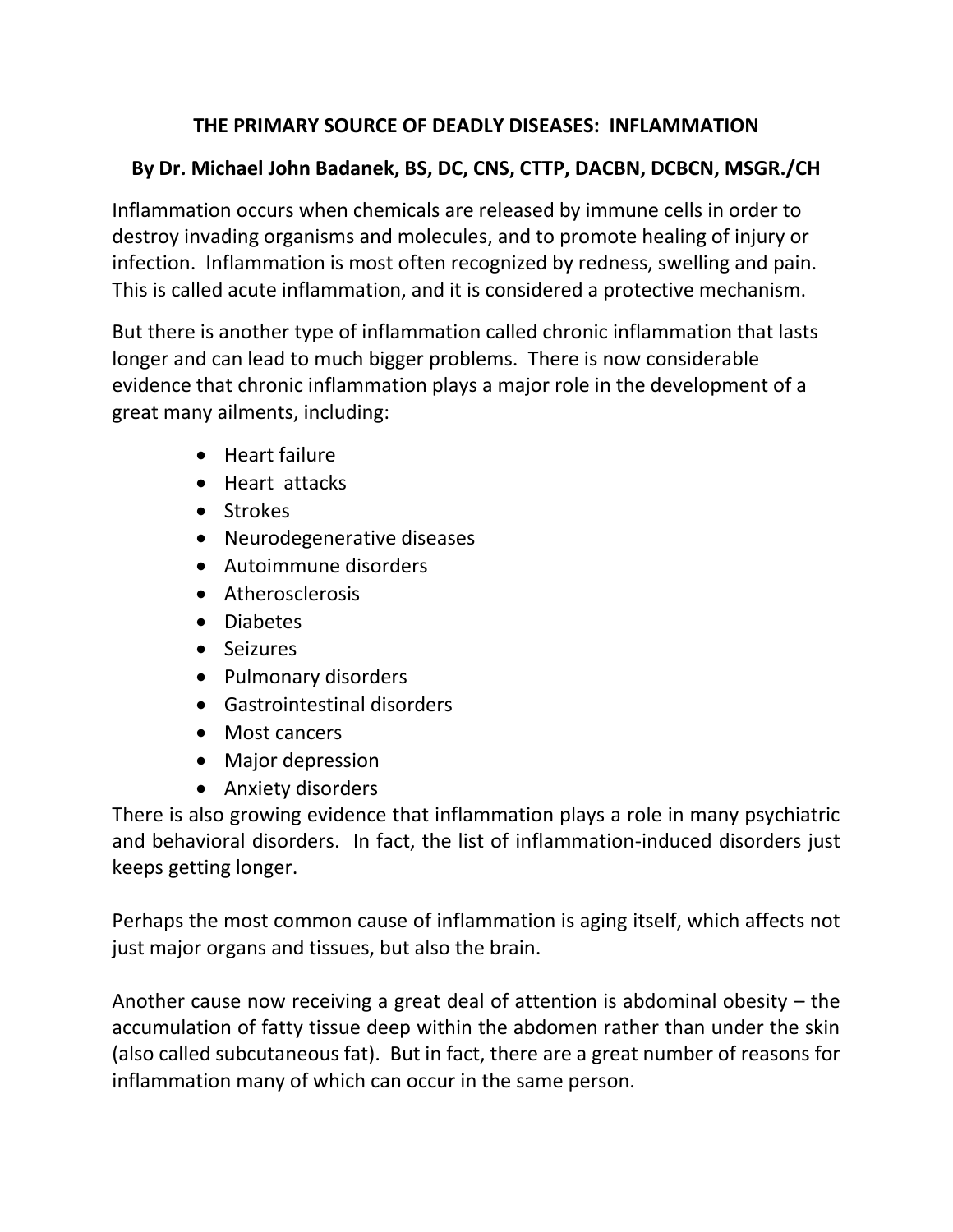### **THE GOOD AND BAD ABOUT INFLAMMATION**

As noted, inflammation is not always a bad thing. In fact, our entire system of immune protection against invading organisms – such as viruses, bacteria, fungi, mycoplasma, and rickettsia – depends on immune cells producing high levels of free radicals and immune chemicals called cytokines. In essence, inflammation burns up these nasty invaders.

Healing the injuries also depends on this immune system.

Within the brain, inflammatory cytokines (normally found in very low concentrations) act as growth factors that repair damage to brain cells and nerve processes. They also play a vital role at all stages of development of the nervous system.

The danger occurs when the immune system becomes over activated for a prolonged period of time. For example, each year we are told that some young person dies of complications from the flu. In most cases, what kills him or her is over activation of the immune system – that is, immune cytokines released in enormous concentrations. We call this a cytokine storm.

When this occurs, the inflammatory cytokines can damage so many organs that a person dies.

A similar process is at work in cases of autoimmune diseases like multiple sclerosis, rheumatoid arthritis, ulcerative colitis and lupus. With these conditions, specific tissues and organs come under intense, prolonged immune attack.

New studies have shown that the old idea of the immune system mistakenly attacking normal tissue is mistaken. It now appears that in cases of autoimmune disease, the problem is an abnormal immune system that is not functioning the way it should.

Normal immune function requires balance between the components that enhance immune cell attacks and other immune chemicals are out of balance, the immune attack persists and causes destruction of normal tissue and organs.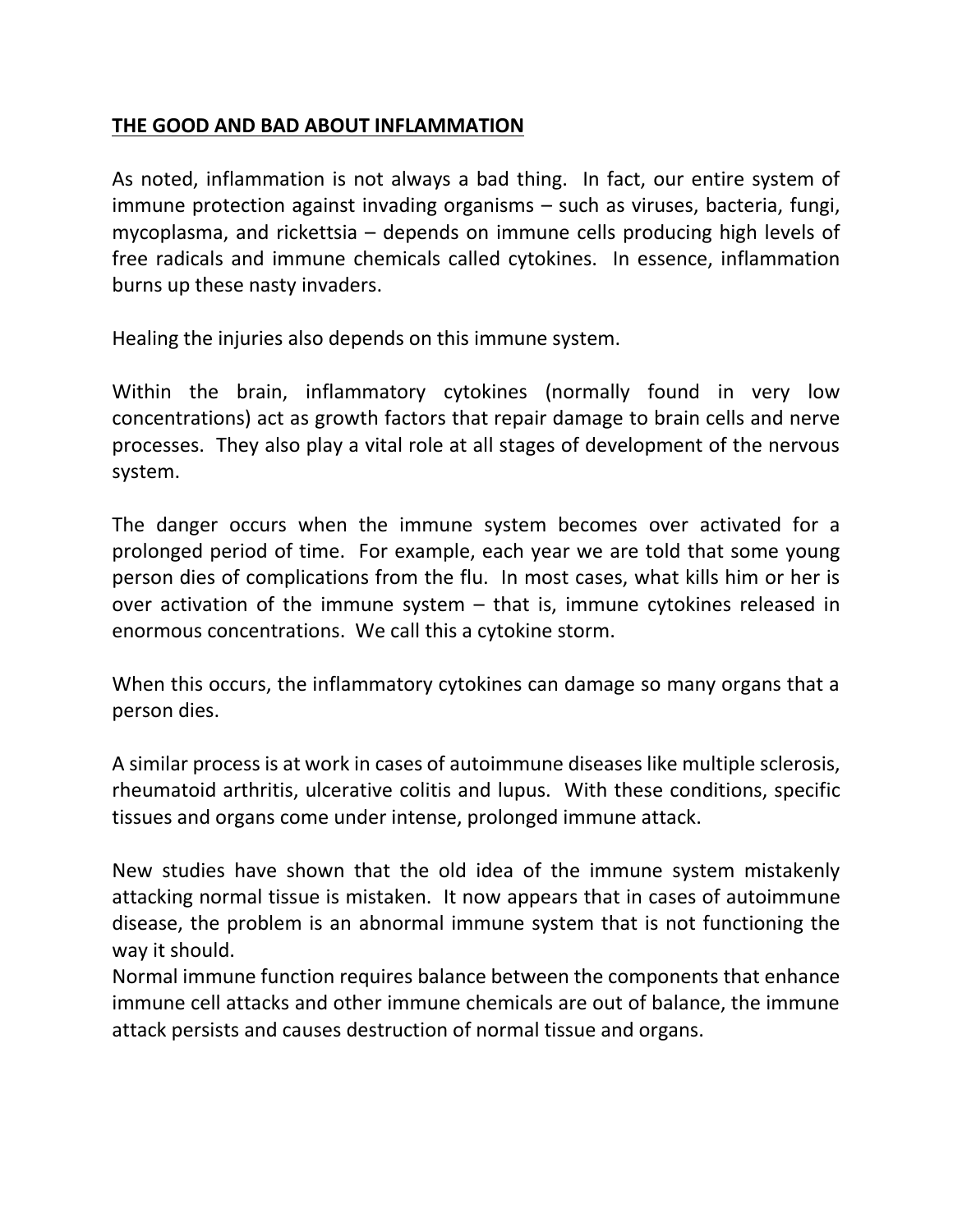For example, there is evidence that the enormous number of vaccinations children are getting has resulted in an explosion of autoimmune disorders of every kind, including asthma, lupus, diabetes, multiple sclerosis, and rheumatoid arthritis.

Vaccines are known to change immune system function in a way that promotes autoimmunity. For example, getting the hepatitis B vaccine leads to a threefold increase in the risk of a person developing multiple sclerosis within three years.

Until recently, all newborn babies were given the hepatitis B vaccine before being allowed to leave the hospital. We don't know yet if these babies will grow up with a higher risk of MS, because no one is looking. The studies simply are not being done.

One study claimed to find no association, but it was funded by the pharmaceutical company Merck, maker of the hepatitis B vaccine. Their results were, therefore, no surprise. Follow the money.

Research into the link between vaccines and autoimmune diseases has been led by Dr. Yehuda Shoenfield, who pinpointed the vaccines' adjuvant – the immuneboosting chemicals – as the cause of the problem. Dr. Schoenfield has named the growing vaccine-induced autoimmune disorders ASIA syndrome (autoimmuneinflammatory syndrome induced by adjuvants).

Natural infections that become chronic can also lead to a number of disorders, especially in the nervous system, and can contribute to the development of certain cancers, such as:

Lymphomas Leukemia Nasopharyngeal cancer Cervical cancer Liver cancer Brain cancer

This happens because the infection activates the immune system continuously, leading to chronic inflammation.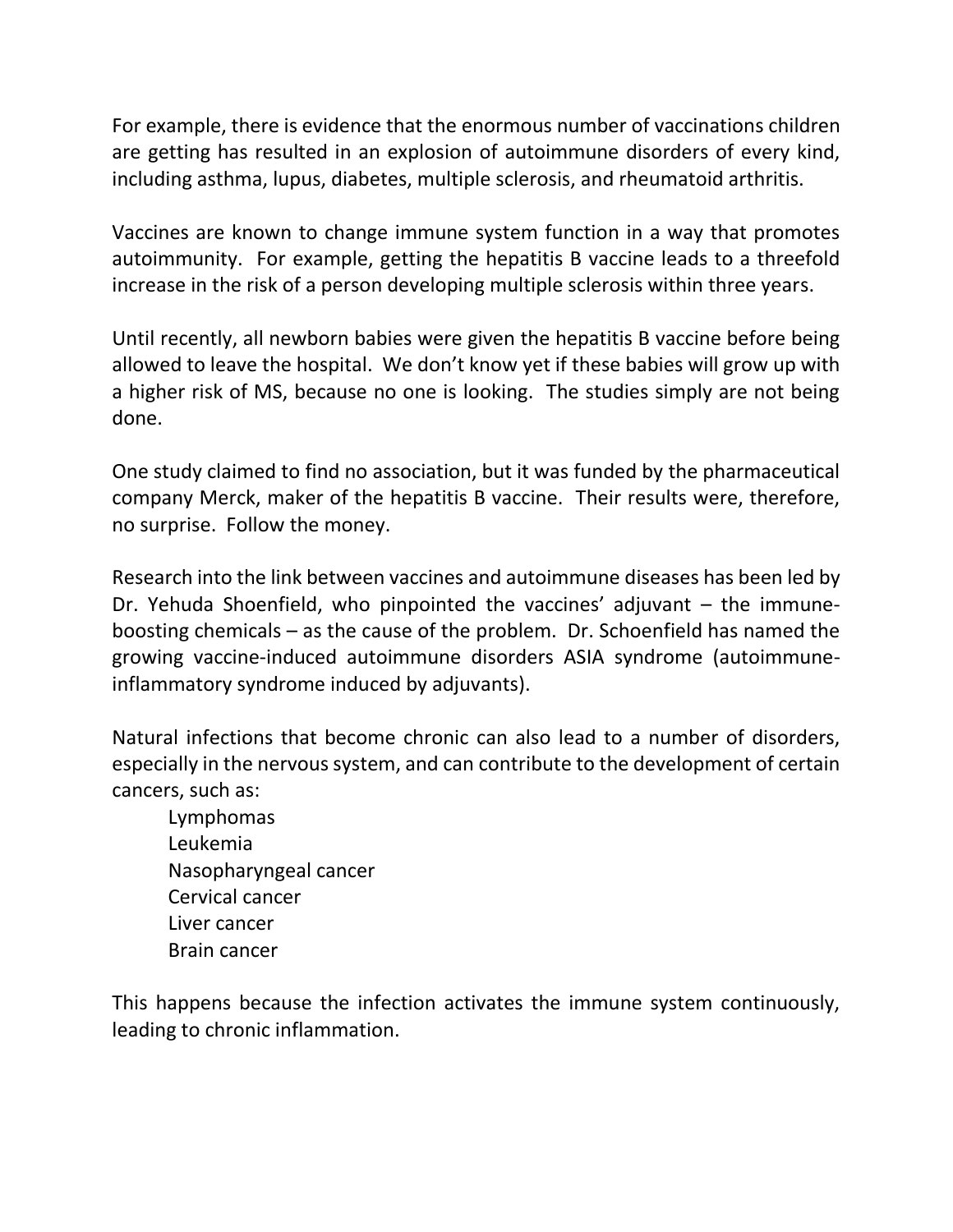Such infections include mycoplasma, some bacterial infections, cytomegalovirus, hepatitis B and C, HPV viruses, and herpes viruses. Many of these are what we call "hidden infections", meaning the person is unaware they are infected. In each case, there is either chronic smoldering inflammation or recurrent episodes of inflammation.

Toxic metals – including mercury, lead, aluminum, tin and cadmium – industrial chemicals, pesticides, herbicides, fungicides and GMO foods can also induce many of these diseases, especially neurological disorders and cancer.

Even chronic mechanical irritation of the skin can result in the development of skin cancers, especially melanomas. Fluoride and aluminum – especially when they are chemically combined – are highly inflammatory, and can not only cause cancer, but significantly increase the growth and spread of existing cancers.

Several of these toxic metals accumulated within the brain and spinal cord resulting in neurodegenerative disorders such as Alzheimer's disease, Parkinson's disease, and ALS. They can also lead to abnormal brain development in children.

Unfortunately, these toxic metals are all around us, in the air, water, and soil.

## **Locating the Cause of Inflammation**

With all the possible causes, it can often require a lot of detective work to identify the origin of a person's inflammation. You also have to keep in mind that inflammation can cause different diseases in different people, and the severity of reactions varies considerably.

Sometimes this is because of the process causing the inflammation. But in many cases, the variance of disease is the result of genetic weaknesses that make one person more susceptible to a particular environmental agent.

Keep in mind that not all genetic problems are inherited. Some are epigenetic – the result of environmental agents and/or diet-induced changes in particular sets of genes that make a person more vulnerable to environmental toxins, even years after exposure.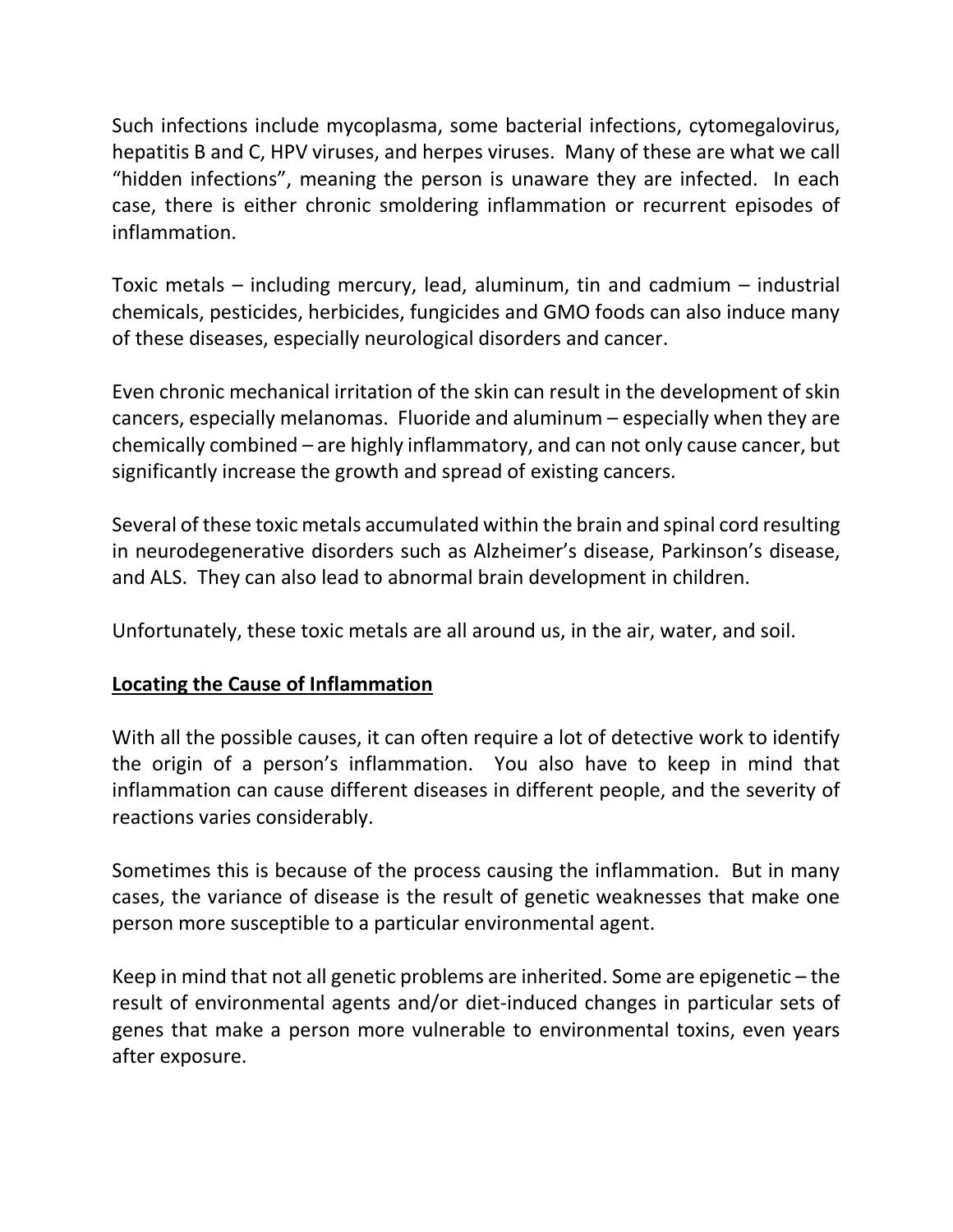For example, exposure to inflammation while still in the mother's womb can result in higher risks for anxiety, schizophrenic, autism, and major depression later in life, if that person is exposed to inflammation as an adult.

That's why I say it takes a bit of medical detective work to determine why a person is inflamed. The easiest way to find out if a person is, in fact, inflamed, is to get a CRP (C-reactive protein) test, which indicates that there is inflammation in the body, but not where it is.

In some cases, CRP can be normal and inflammation still be a problem. For example, a person can have localized brain inflammation without the rest of the body being inflamed. In such cases, the CRP test will be normal.

The erythrocyte sedimentation rate (ESR) is an older test for inflammation that sometimes reads positive when CRP is normal. The plasma viscosity test is another way to measure inflammation.

But the best way is to measure the most common pro-inflammatory cytokines, such as interleukin-1-beta (IL-1-beta), interleukin-6 (IL-6), and tumor necrosis factor alpha (TNF-alpha).

If you have had a recent infection, your CRP, sed rate, and cytokines will be elevated. In that case, it may be necessary to repeat the test a month later to see if those factors are still elevated.

Once you establish that you are chronically inflamed, you need to track down what is causing the inflammation.

As noted, a tremendous number of things can cause chronic inflammation.

How to Measure Toxic Substances

The first thing you need to do is determine if you have excess toxic metals in your body. This can be done a number of ways, some less accurate than others.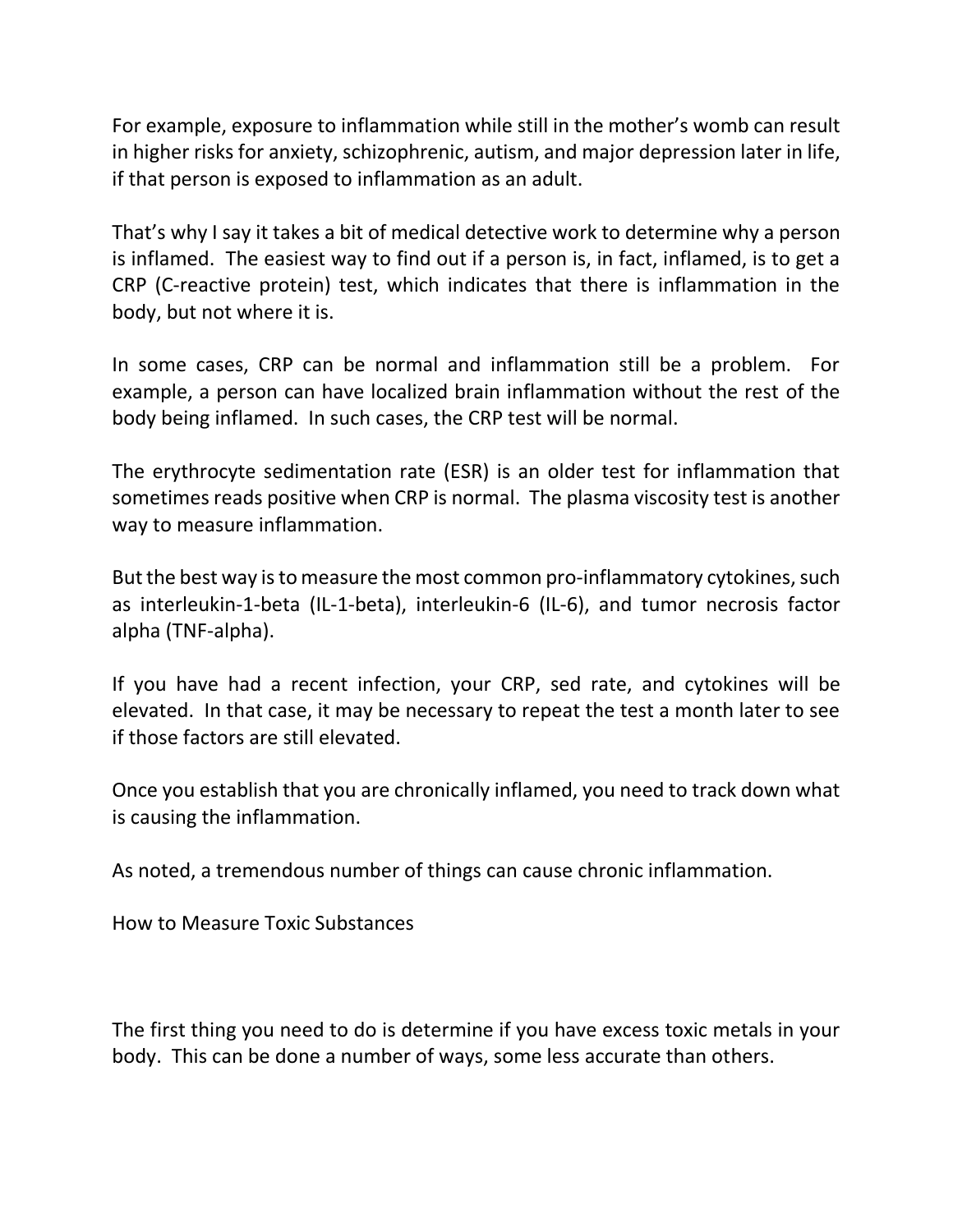Blood or plasma testing is the least accurate.

Collecting your urine for 24 hours is one good way to measure metals. But in most cases, it requires using an agent to leech the metal out of tissues into the urine.

For example, to measure lead or mercury, you can take a dose of the chelation agent DMSA the day urine collection starts. This will draw out metal from the tissues into the urine, giving an accurate measure of that metal in the body.

Another test is the RBC metal evaluation test, which measures the metal in red blood cells.

Toxic metal levels can also be tested using hair or toe nail clippings samples. The hair screen usually measures a dozen or more metals.

Most of these tests come with special instructions to obtain the best results.

Some laboratories also test for an assortment of toxic chemicals such as pesticides, herbicides, fungicides, and industrial chemicals. Urine or blood samples can be used for these measures. Most laboratories supply an explanation for the results, and some even suggest detoxification methods.

Many toxic substances, especially industrial chemicals and pesticides/herbicides, get trapped in fat tissue. Losing a lot of fat can cause these trapped chemicals to be released in high concentrations and redistributed to the brain and other organs.

The brain is approximately 60 percent fat by weight, meaning these fat-soluble chemicals will be deposited there in high concentrations. Mercury is also fatsoluble.

For this reason, significant fat loss should be accompanied by detoxification measures.

If you have dental amalgams, have taken vaccines regularly, live in areas with high atmospheric or groundwater contamination, work around chemicals, or have metallic surgical implants, you should get these tests.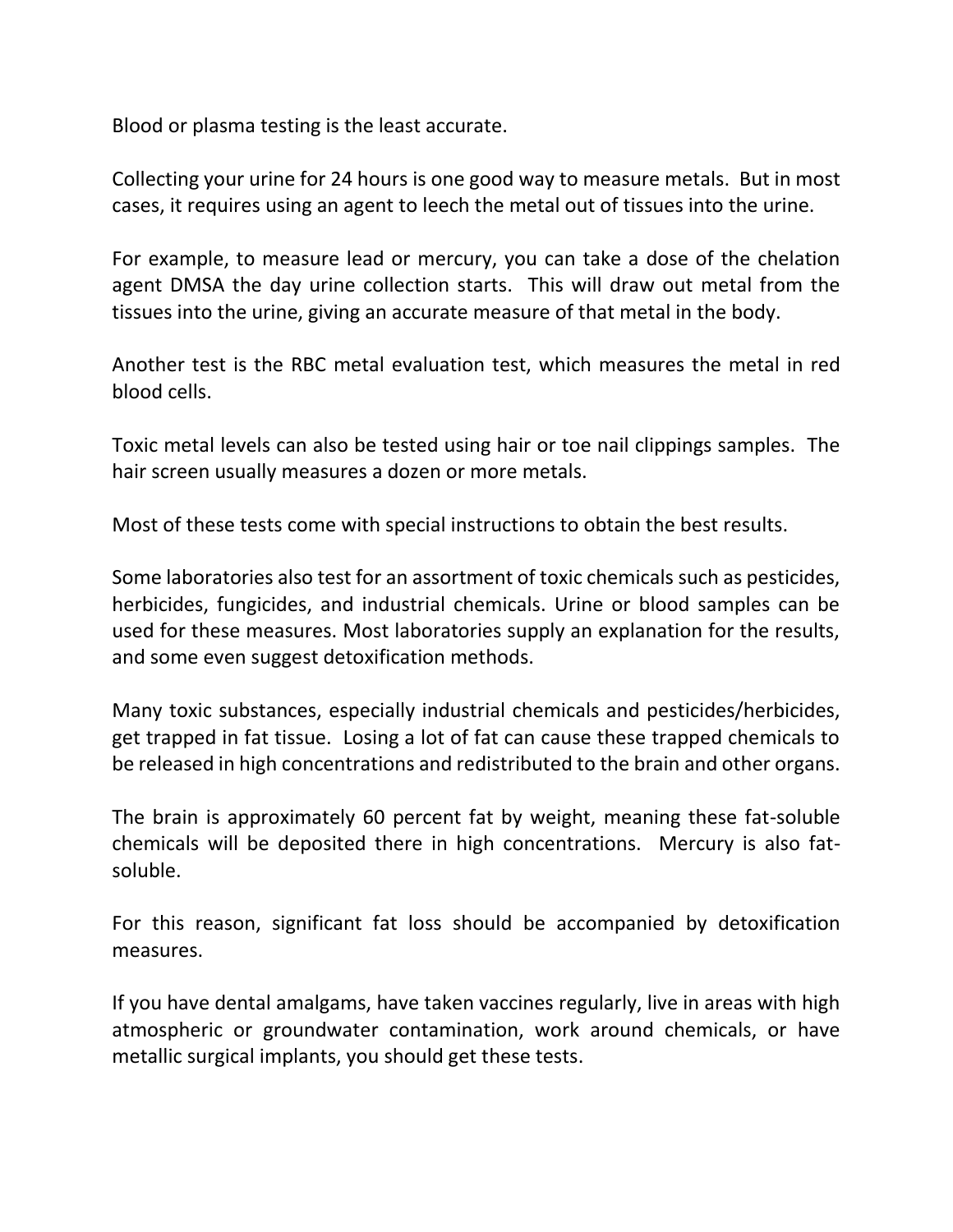## **Getting Safe Drinking Water**

If you use well water, it's a good idea to have your water tested.

In addition, most municipal drinking water is contaminated with an assortment of toxic metals and chemicals, even organic chloride compounds.

Whole house filtration systems are a bad idea because if you are away from home for several days or longer, the water in the pipes beyond the filter can grow numerous organisms and collect toxic metals.

You should avoid all fluoridated drinking water, as well as toothpastes, mouthwashes and dental treatments that contain fluoride, which is a very powerful toxin, even in the concentrations used in drinking water.

Aluminum, which is also added to drinking water – rapidly binds to fluoride, forming an aluminofluoride compound that is even more toxic than either substance by itself. Studies have shown that in a concentration just one-half of that used in drinking water (1 part per million) aluminofluoride does significant damage to brain cells.

More than 50 studies have now linked fluoride to impaired IQ in children.

These compounds also accumulated in the bones and in the brain, meaning that over time the concentration in the brain can become extremely high.

As we age, we begin to lose bone. As bones dissolve, they also release any toxic metals they contain into the bloodstream, redistributing the metals to other tissues and organs, including the brain, heart, liver, and kidneys.

It's like being poisoned all over again – but with a much higher dose than originally.

#### **Beware of Hidden Infections**

It's estimated that about 70 percent of the world's population carries live cytomegalovirus – one of the herpes family of viruses – in their bodies. In most cases, the person remains completely unaware of the infection because the virus is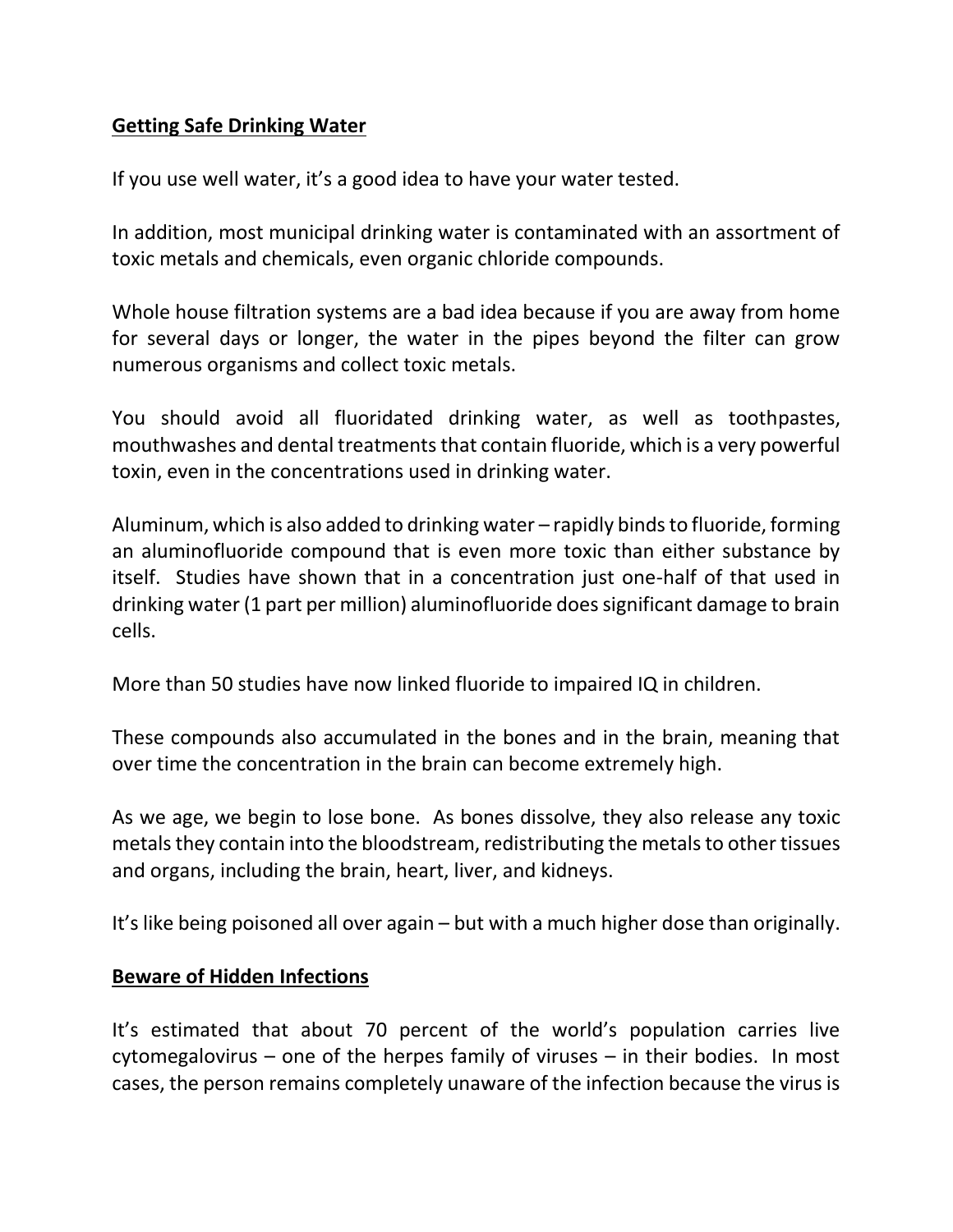dormant or latent. But if his or her immune system is weakened, those viruses can become activated and cause severe illness.

You see this in people who have undergone transplants and are taking immune suppressants, or people with immune suppressing cancers. They can die of overwhelming cytomegalovirus infections.

The same is true with other herpes viruses, such as the Epstein -Barr virus.

Some bacteria and mycoplasma – such as Chlamydia pneumonia, Borrelia burgorferi (Lyme disease) and H. pylori – can also do dormant. And there are also some 50 species of mycobacteria (other than the tuberculosis organism) that may remain hidden in the body.

All of those organisms cause chronic, smoldering inflammation, and lead to conditions, ranging from cancer to neurodegenerative disorders, including possibly Alzheimer's dementia and Parkinson's disease.

Diagnosing these infections can often be difficult, and in some cases very expensive. The least expensive methods are immune antibody tests such as ELISA test or Western blot testing. Of those two, ELISA is much less accurate.

The most accurate test for specific infections is the polymerase chain reactions (PCR) test – though it has some limitations.

If you have a persistently high inflammation, you should have your doctor pursue these tests.

Lyme disease and mycoplasma infections are increasing at an alarming rate, and many cases go undiagnosed. These infections cause a number of symptoms in their active phases, and in some cases latent infection can trigger smoldering inflammation that may lead to

Alzheimer's dementia Parkinson's disease ALS Chronic fatigue syndrome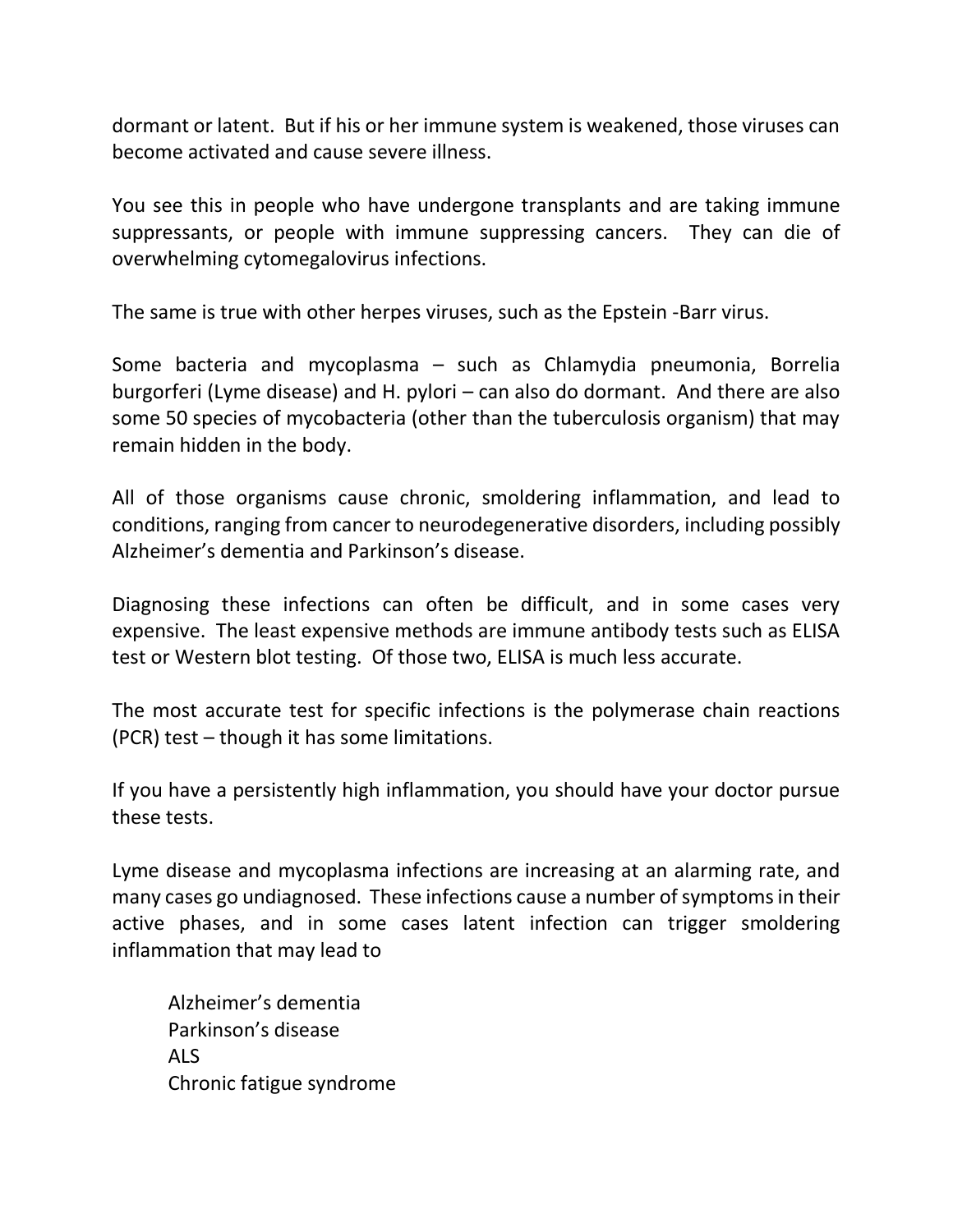Fibromyalgia Progressive degeneration of organs and tissues

Viruses like herpes can also infect blood vessels, leading to rapidly advancing atherosclerosis.

Smoldering inflammation of the vessel lining causes an accumulation of inflammatory cells (monocytes and macrophages) as well as oxidized fats – mainly polysaturated omega-6 fats and oxidized cholesterol – in the wall of the vessel.

At those sites, there are high levels of free radicals and lipid peroxidation products, further damaging the blood vessel and triggering clot formation that can lead to heart attack, stroke or blockage of other blood vessels.

Patients with dormant herpes infections are much more likely to have a heart attack following insertion of coronary artery stents. The same is true for heart transplant patients with latent infections.

Chlamydia infections are also associated with atherosclerosis leading to heart attacks and strokes.

## **Gastrointestinal Sources of Inflammation**

Another common source of inflammation is the gastrointestinal tract – all the way from the stomach to the colon.

A large percentage of the population takes acid-reducing medications for acid reflux disease. Unfortunately, that increases infections in the small bowel and colon because stomach acid plays a major role in killing bacteria and viruses ini food.

The acid is also critical for activating certain digestive enzymes in the stomach. That means when stomach acid levels are low, undigested contaminated food can enter the small bowel and colon, encouraging infections.

Another growing problem is leaky gut syndrome, in which the normal well-scaled gut lining is disrupted, allowing undigested foods, as well as bacteria and viruses to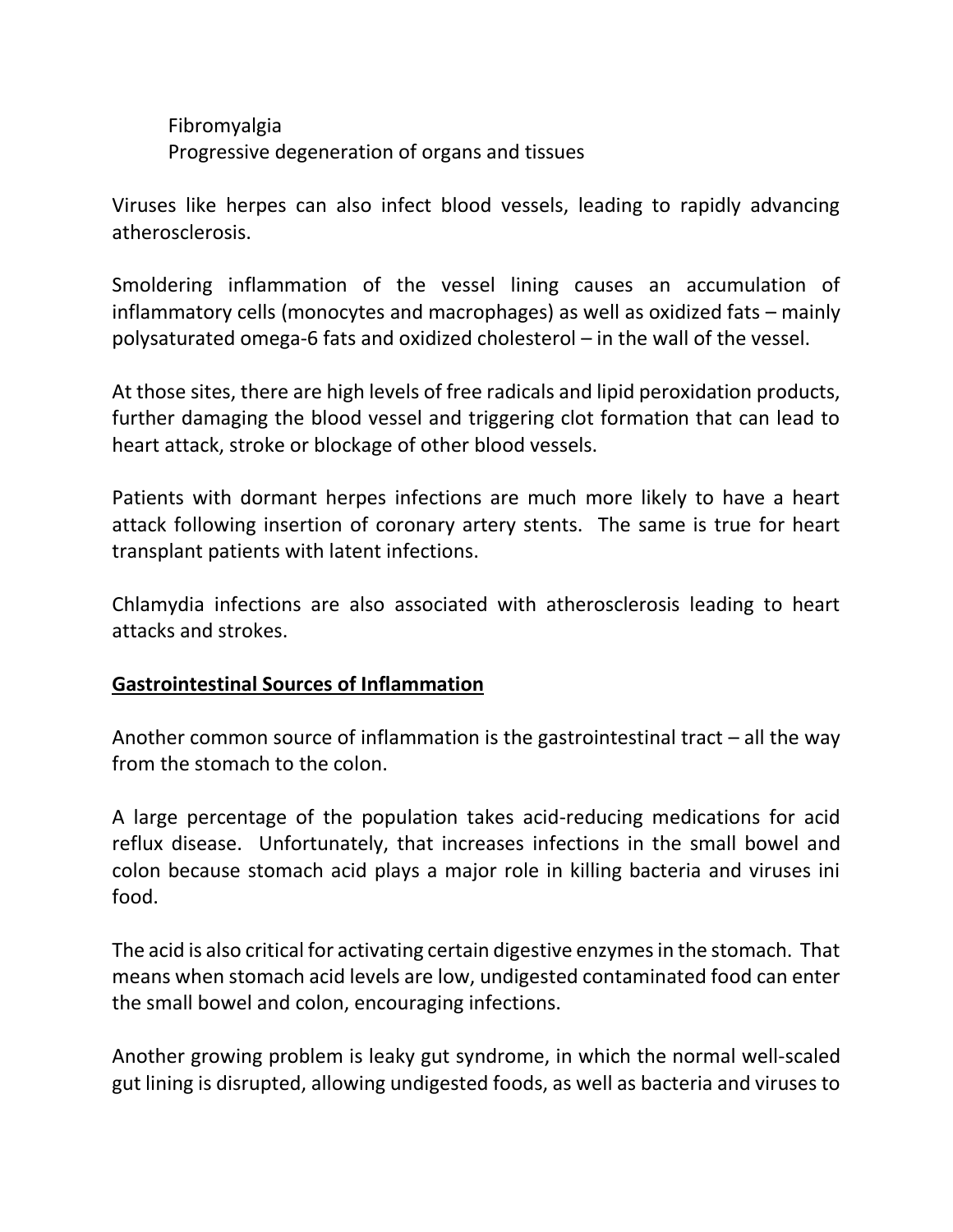enter the bloodstream. This, in turn, triggers an immune reaction throughout the body, resulting in joint pain and joint deterioration, organ malfunction, weakness and tiredness, confusion and clouded thinking, depression, anxiety and poor sleep.

A protein called gluten can also cause chronic inflammation and malabsorption of nutrients, including critical vitamins and minerals. Experts who have studied gluten's effects on the gastrointestinal system maintains that everyone develops inflammation if gluten concentration in the diet is high enough. And some react to even tiny amounts.

Gluten is found naturally in wheat, barley, and rye products. However, these plants are now cultivated to have much higher gluten levels, and more is added to many products during processing.

In addition to the immune reaction, when gluten molecules are broken down in the body, glutamate is released and can cause an adverse effect (excitotoxicity) on the brain.

These inflammatory reactions occur in the bloodstream, which means they can affect the brain both via the blood-brain barrier and the parts of the brain that don't have a barrier.

And there is another route to the brain that can wreak havoc by inducing chronic inflammation and immunoexcitotoxicity. When the walls of the intestines are inflamed, impulses travel along the vagus nerve, an extensive network of nerves that stimulate the entire GI tract, from esophagus to colon, and then travels to the brain stem.

Studies have shown that these impulses can activate microglia, first in the brainstem and eventually the entire brain causing brain inflammation and excitotoxicity (immunoexcitotoxic neurodegeneration). This can lead to degenerative brain diseases such as Parkinson's and Alzheimer's.

In fact, there is growing evidence that Parkinson's disease begins in the colon, the same may be true for Alzheimer's dementia.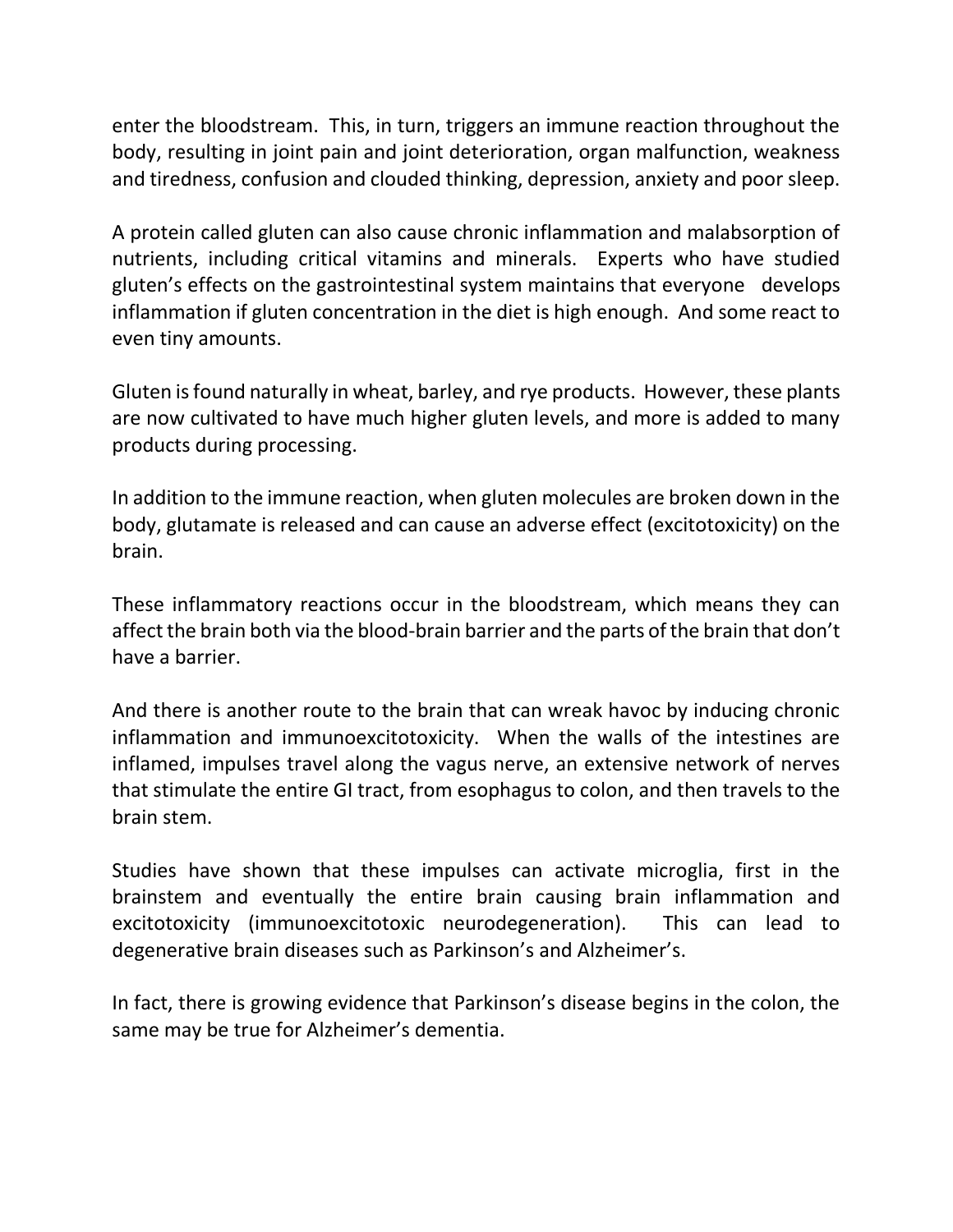The Western diet is pro-inflammatory because of the high levels of glutamate additives, omegas-6 fats, calcium and iron, and low levels of omeda-3 fats and magnesium. All of that adds up to intestinal inflammation.

Antibiotics in municipal drinking water and meats along with extensive direct use of antibiotics to fight infections, have led to significant probiotic organism deficiencies. This causes the immune system to be dysfunctional leading to further inflammation.

Many people especially the elderly are also chronically constipated. Believe it or not, I've talked to many patients who thought it was normal to have a bowel movement only once a week.

Magnesium, triphala, apigenin, and luteolin all reduce intestinal inflammation, and improve bowel movements. Curcumin, quercetin, ellagic acid, DHA, GLA, vitamin C, mixed tocopherols and tocotrienois, and silymarin all reduce intestinal inflammation.

To be sure your colon and intestines are healthy; you can undergo a comprehensive stool analysis, available from Genova Diagnostics and Doctor's Data. These tests will tell you if you have inflammation factors in your intestine, as well as your levels of intestinal short-chain fatty acids and probiotic contents. It will also screen for intestinal yeast infections and take other measures of intestinal health.

Doctor's Data also has a test available for leaky gut syndrome (Zonulin test) and comprehensive gluten sensitivity testing.

Life Extension labs offers a comprehensive test for food allergies and food sensitivities.

Because food sensitivities are so common, especially in the face of rising incidences of leaky gut syndrome, I think it is important to get a baseline evaluation to detect reactions to specific foods. Their Food Safe Allergy Test – Extended, examines 95 foods under the classification of vegetable, spices, nuts, meats, dairy, fruits, grains, and miscellaneous foods.

## **Dealing with H. Pylori**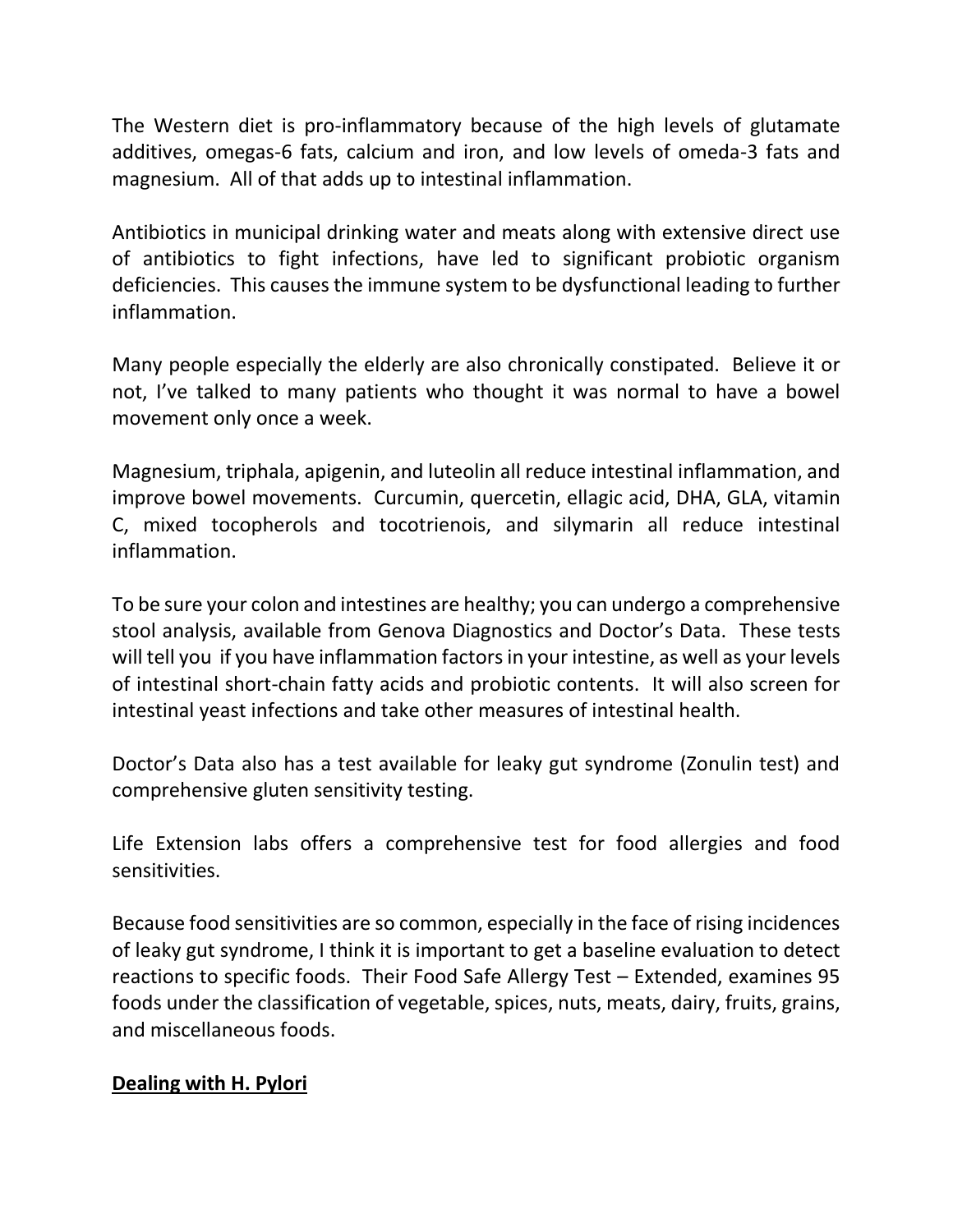H Pylori is one of the latent bacterial infections that often go undiagnosed or misdiagnosed. Frequent acid reflux and gastric pains, frequent indigestion, and a sensation of stomach fullness after a small meal are all signs of a possible H Pylori infection.

Constant gastritis interferes with emptying of the stomach. That causes bloating. It has also been shown that H.Pylori infections are associated with a higher incidence of heart attacks and strokes, glaucoma, stomach cancer, esophageal cancer, and possibly Alzheimer disease – all because of constant inflammation.

Keeping the immune system strong  $-$  especially cellular immunity  $-$  is critical for keeping these infections under control. It is this arm of the immune system, cellular immunity, which keeps these viruses, and bacteria under control and dormant.

This can be accomplished by taking 250 mg to 500 mg of beta 1,3/1-6 glucan on an empty stomach once a week or at least every two weeks,

Olive leaf extract also keeps immunity strong and reduces the risk of heart attack. Unlike beta-glucan, it increases the phagoocytic effectiveness of white blood cells, needed to remove bacteria and viruses.

Probiotic health is also important as it plays a major role in keeping immunity strong and healthy.

## **Measuring Oxidative Damage**

There are also a number of tests that can tell you how much oxidative damage has been done to your DNA. That's a good measure of free radical and lipid peroxidation production.

Doctor's Data offers a DNA Oxidative Damage Assay that uses a urine sample to measure metabolites of your DNA damaged by oxidation. This is vital information for people with chronic diseases such as diabetes, kidney disease, liver diseases, and autoimmune disorders.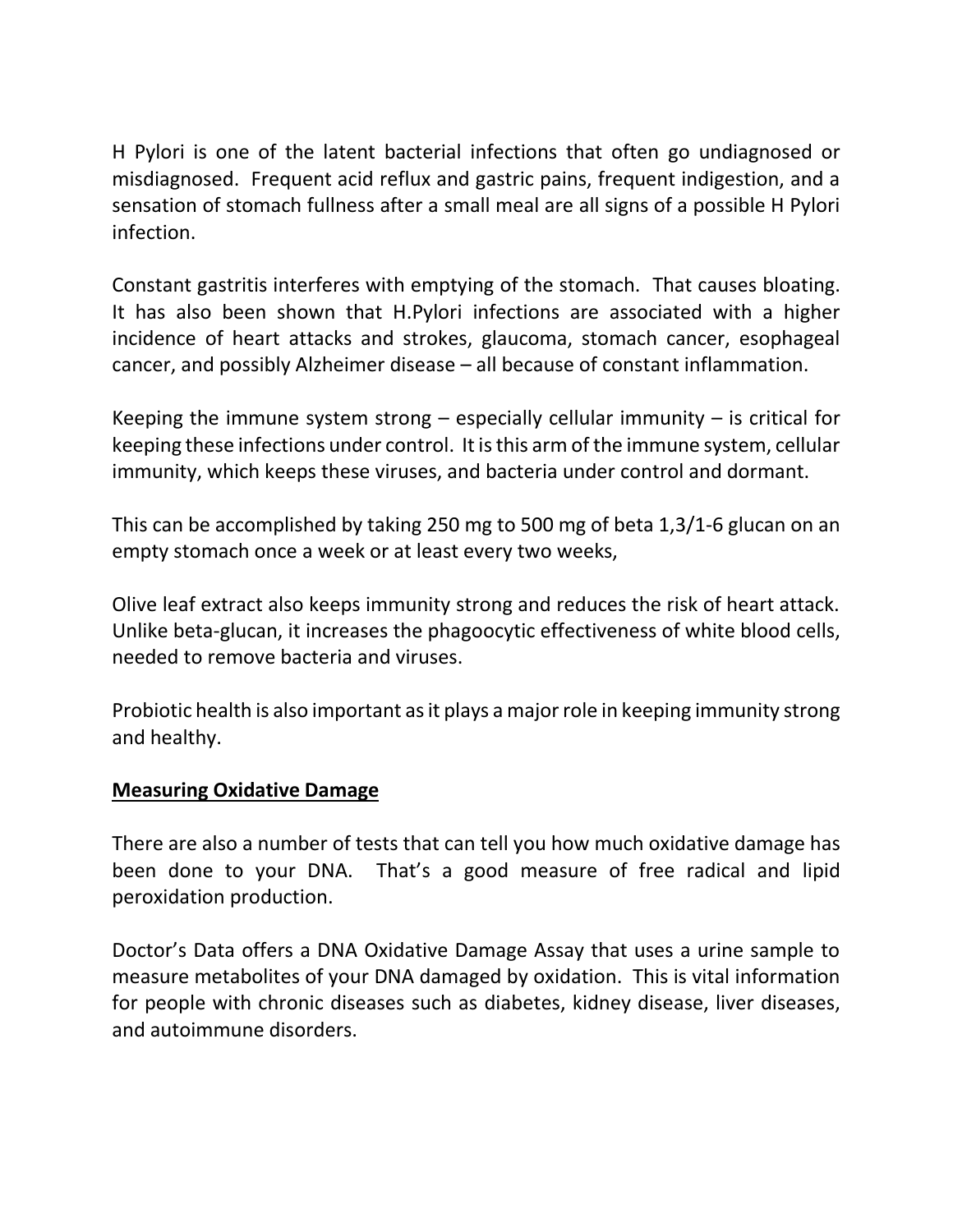Another important test measures detoxification ability, Called the Hepatic Detox Profile, it analyzes D-gluonic acid and mercapturic acids.

D-gluconic acid levels indicate a person's exposure to chemical toxins such as pesticides, herbicides and petrochemicals, as well as showing how well the liver is getting rid of them. It measures what's called Phase I detoxification.

The mercapturic test evaluates the health of phase II detoxification. Both tests utilize a urine specimen.

An iron panel is also valuable, because iron plays a major role in neurodegenerative diseases, cancer, and many other degenerative disorders.

Men tended to accumulate iron in their tissues, especially the brain, from their late 20's on. Women generally begin after menopause. In fact, after menopause women accumulate iron faster than men.

The iron panel test measures free iron levels, total iron levels, total iron binding capacity (TIBC), ferritin, and transferring saturation.

High ferritin levels indicate inflammation; in cancer patients, high levels can indicate tumor metasis.

Abnormal brain iron levels are common with many neurodegenerative disorders, including Alzheimer's and Parkinson's disease.

The best levels for your test would be just below mid-range of normal as high normal levels can also increase damage to tissues and organs,. High iron levels in cancer patients are especially dangerous, because iron promotes cancer growth and invasion.

#### **Other Tests That Detect Disease**

It's important to know how well your thyroid gland is functioning. Tests should include a TSH level, T3 and T-4 levels, reverse T3 level, and the levels of antithyroid antibodies (thyroglobulin antibodies and thyroid peroxidase antibodies)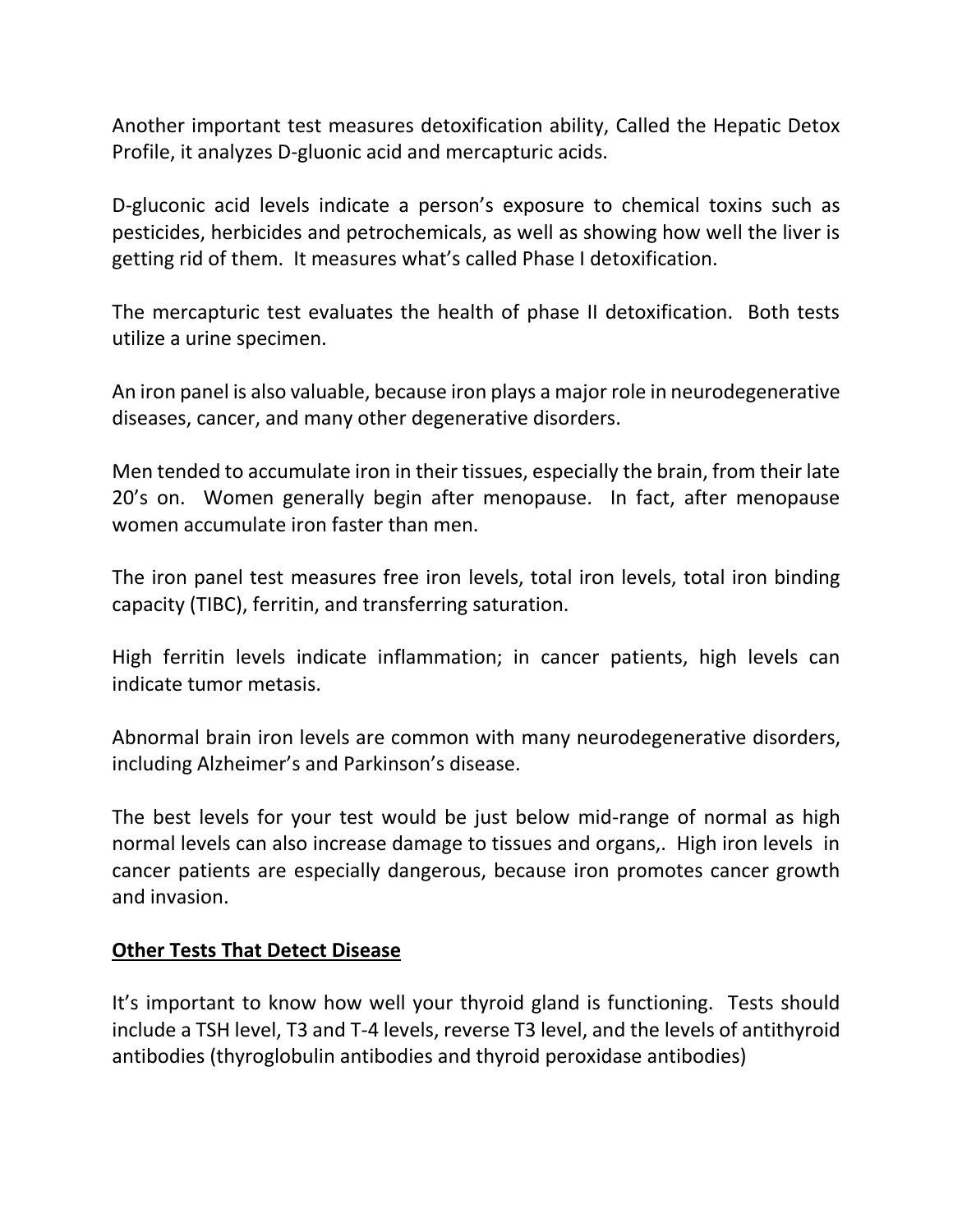Even a low normal test for T3 can indicate poor thyroid function and a need for additional iodine. Forskolin will also increase thyroid function.

Women can also benefit from testing their sex hormones, including progesterone, the three principle types of estogens, testosterone levels, DHEA-S, and FSH/LH levels.

Doctor's Data labs has a Salivary Sex Hormone and HPA Axis/Adrenal Function Panel, which tests all three of the estrogenic hormones, progesterone testosterone, DHEA,cortisol and melatonin.

Men need a test to measure free testosterone and sex hormone binding globulin (SHBG), or bound testosterone level. Only free testosterone is functional. Saliva testing is the best way to evaluate hormone levels.

One of the best cardiovascular tests is the Advanced Oxidized (LDL Panel from Life Extension Labs. This test measures oxidized LDL cholesterol (the type associated with heart attack and stroke risk) and myeloperoaise (MPO) a destructive enzyme that indicates vessel wall inflammation. It also tests for F-2 isoprostanes, which are lipid peroxidation measures linked with elevated blood vessel constriction and elevated blood pressure.

These tests are more important than traditional cholesterol measures. In fact, 50 percent of people who suffer a heart attack have normal cholesterol levels.

Oxidized LDL cholesterol (along with oxidized omega-6 fats) is what triggers the inflammation that causes atherosclerosis. Under conditions of intense oxidation, even HDL cholesterol – the so-called "good cholesterol" – can lead to atherosclerosis, heart attacks, and strokes. If oxidation levels are not measured you can't know the risks.

The B-type natriuretic peptide test measures the status of the heart muscle and therefore risk of developing heart failure, fibrillation, and even risk of stroke. It's a good way to measure asymptomatic heart disease – that is, detecting heart dysfunction before trouble appears.